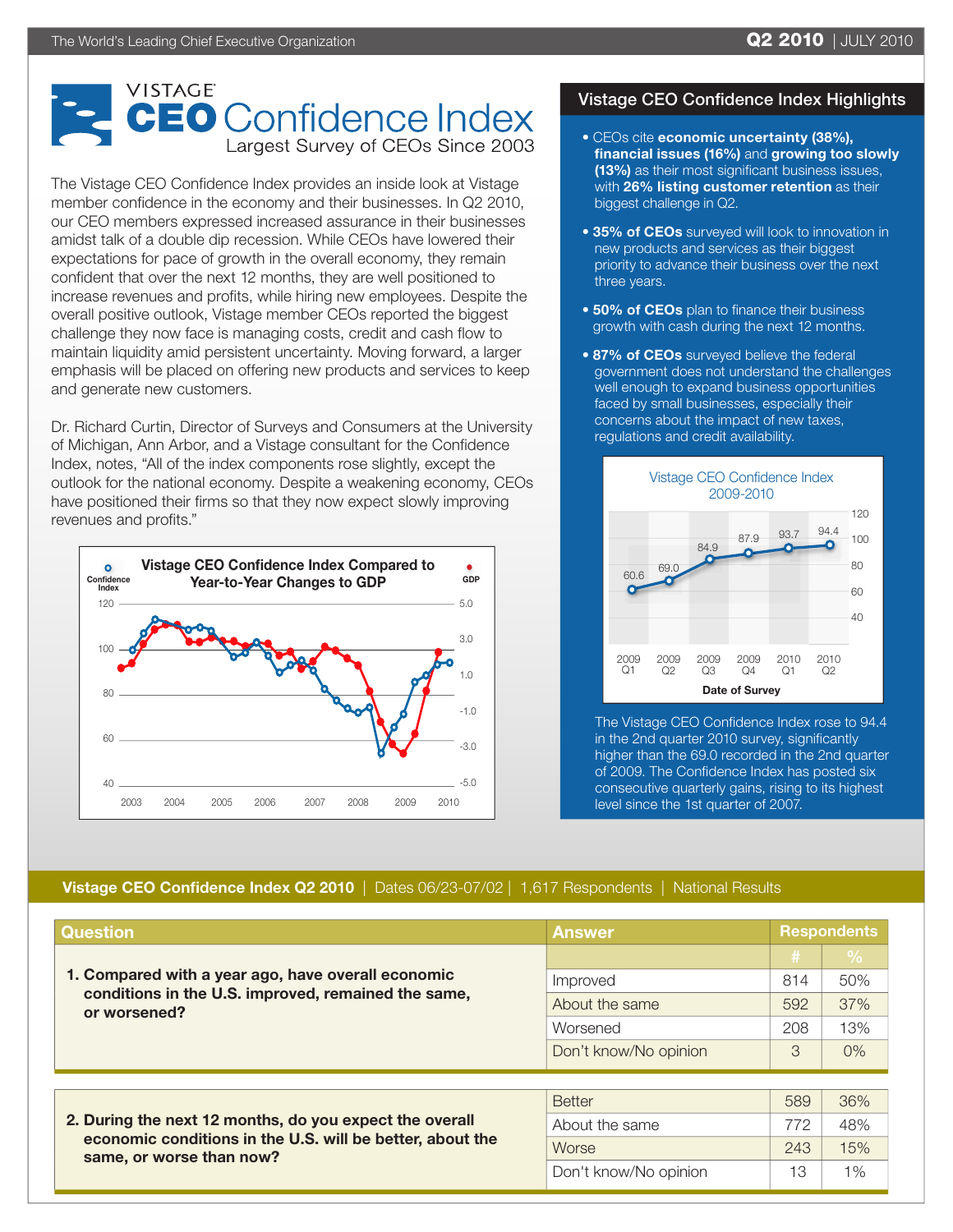## Vistage CEO Confidence Index Q2 2010 | Dates 06/23-07/02 | 1,617 Respondents | National Results ...Continued

|                                                                                                                                                | Increase                                                | 604            | 37% |
|------------------------------------------------------------------------------------------------------------------------------------------------|---------------------------------------------------------|----------------|-----|
| 3. Are your firm's total fixed investment expenditures likely to<br>increase, remain about the same, or decrease during the<br>next 12 months? | About the same                                          | 774            | 48% |
|                                                                                                                                                | Decrease                                                | 231            | 14% |
|                                                                                                                                                | Don't know/No opinion                                   | 8              | 0%  |
|                                                                                                                                                |                                                         |                |     |
|                                                                                                                                                | Increase                                                | 1,076          | 37% |
| 4. Do you anticipate that your firm's sales revenues will                                                                                      | About the same                                          | 395            | 24% |
| increase, remain about the same, or decrease for the<br>next 12 months?                                                                        | Decrease                                                | 142            | 9%  |
|                                                                                                                                                | Don't know/No opinion                                   | 4              | 0%  |
|                                                                                                                                                |                                                         |                |     |
|                                                                                                                                                | Improve                                                 | 868            | 54% |
| 5. Do you expect your firm's profitability to improve, remain                                                                                  | About the same                                          | 501            | 31% |
| about the same, or worsen during the next 12 months?                                                                                           | Worsen                                                  | 241            | 15% |
|                                                                                                                                                | Don't know/No opinion                                   | 7              | 0%  |
|                                                                                                                                                |                                                         |                |     |
|                                                                                                                                                | Increase                                                | 713            | 44% |
| 6. Do you expect prices for your product or service to                                                                                         | About the same                                          | 914            | 57% |
| increase, remain about the same, or decrease during the<br>next 12 months?                                                                     | Decrease                                                | 185            | 11% |
|                                                                                                                                                | Don't know/No opinion                                   | 5              | 0%  |
|                                                                                                                                                |                                                         |                |     |
|                                                                                                                                                | Increase                                                | 713            | 44% |
| 7. Do you expect your firm's total number of employees will<br>increase, remain about the same, or decrease during the                         | About the same                                          | 754            | 47% |
| next 12 months?                                                                                                                                | Decrease                                                | 145            | 9%  |
|                                                                                                                                                | Don't know/No opinion                                   | 5              | 0%  |
|                                                                                                                                                |                                                         |                |     |
| 8. When do you plan to increase your firm's total number of                                                                                    | Q2 2010                                                 | 66             | 4%  |
| employees over the next 12 months?                                                                                                             | Q3 2010                                                 | 203            | 13% |
|                                                                                                                                                | Q4 2010                                                 | 165            | 10% |
|                                                                                                                                                | Steadily throughout the next<br>12 months               | 434            | 27% |
|                                                                                                                                                | I do not plan to increase my                            | 746            | 46% |
|                                                                                                                                                | total number of employees                               |                |     |
|                                                                                                                                                | Rising energy costs                                     | $\overline{7}$ | 0%  |
| 9. What is the most significant business issue that you are                                                                                    | Growth (growing too quickly)                            | 41             | 3%  |
| facing currently?                                                                                                                              | Rising healthcare costs                                 | 86             | 5%  |
|                                                                                                                                                | Political uncertainty                                   | 135            | 8%  |
|                                                                                                                                                | Staffing (finding, hiring,                              | 144            | 9%  |
|                                                                                                                                                | retaining, and training)<br>Growth (growing too slowly) | 204            | 13% |
|                                                                                                                                                | Economic uncertainty<br>(concern for local and nation)  | 619            | 38% |
|                                                                                                                                                | Other                                                   | 121            | 7%  |
|                                                                                                                                                |                                                         |                |     |
|                                                                                                                                                | Financial issues (finance, cash<br>flow, profitability) | 260            | 16% |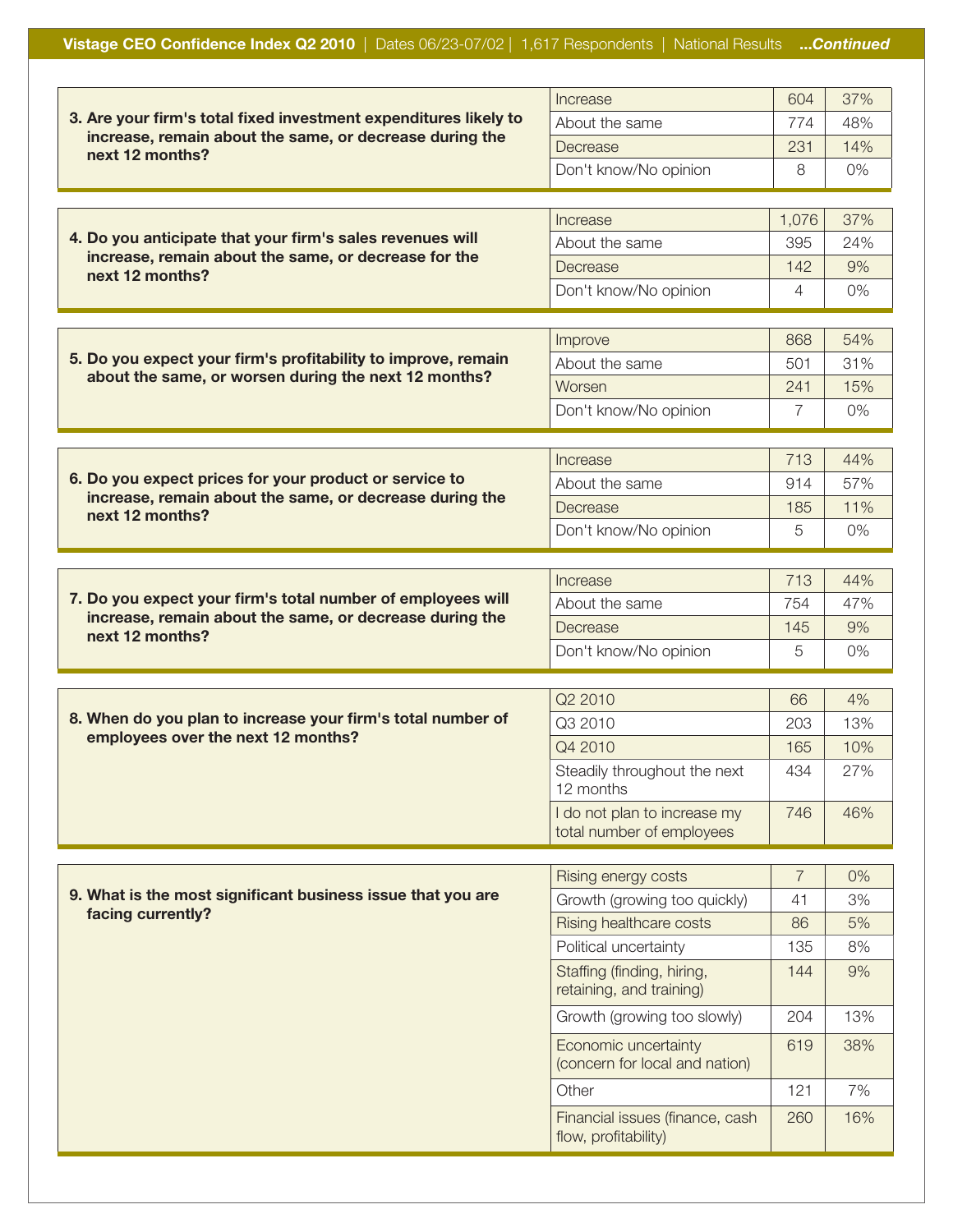| 10. What is the biggest challenge your business is specifically                                                                                               | Paying loans and/or accessing<br>credit                   | 189          | 9%        |
|---------------------------------------------------------------------------------------------------------------------------------------------------------------|-----------------------------------------------------------|--------------|-----------|
| facing now? (check all that apply)                                                                                                                            | Managing costs                                            | 404          | 19%       |
|                                                                                                                                                               | Cash, liquidity, receivables                              | 351          | 17%       |
|                                                                                                                                                               | Customer retention and/or<br>lead generation              | 540          | 26%       |
|                                                                                                                                                               | Cutting staff                                             | 56           | 3%        |
|                                                                                                                                                               | My business is not facing any<br>extraordinary challenges | 270          | 13%       |
|                                                                                                                                                               | Skipped                                                   | 34           | 2%        |
|                                                                                                                                                               | Other                                                     | 236          | 11%       |
|                                                                                                                                                               |                                                           |              |           |
|                                                                                                                                                               | Good for your business                                    | 40           | 2%        |
| 11. Has the Healthcare Reform Bill                                                                                                                            | Bad for your business                                     | 578          | 36%       |
| (The Reconciliation Act of 2010) been:                                                                                                                        | Made no difference in<br>your business                    | 752          | 47%       |
|                                                                                                                                                               | No opinion                                                | 246          | 15%       |
|                                                                                                                                                               | Skipped                                                   | $\mathbf{1}$ | 0%        |
|                                                                                                                                                               |                                                           |              |           |
| 12. Are you finding it easier to obtain credit for your business                                                                                              | Yes                                                       | 229          | 14%       |
| now than you did six months ago?                                                                                                                              | <b>No</b>                                                 | 726          | 45%       |
|                                                                                                                                                               | Not applicable<br>Skipped                                 | 665<br>7     | 41%<br>0% |
|                                                                                                                                                               |                                                           |              |           |
|                                                                                                                                                               | <b>Quality employees</b>                                  | 435          | 27%       |
| 13. What is going to be your biggest priority to advance your                                                                                                 | Strong leadership                                         | 344          | 21%       |
| business over the next three years?                                                                                                                           | Access to capital                                         | 171          | 11%       |
|                                                                                                                                                               | Innovation in new<br>products/services                    | 562          | 35%       |
|                                                                                                                                                               | Skipped                                                   | 8            | 0%        |
|                                                                                                                                                               | Other                                                     | 97           | 6%        |
|                                                                                                                                                               |                                                           |              |           |
|                                                                                                                                                               | Much stronger                                             | 88           | 5%        |
| 14. What do you think the state of manufacturing in the U.S.                                                                                                  | Slightly stronger                                         | 703          | 43%       |
| will be in the next 5 years?                                                                                                                                  | No change                                                 | 216          | 13%       |
|                                                                                                                                                               | Weaker                                                    | 467          | 29%       |
|                                                                                                                                                               | No opinion                                                | 138          | 9%        |
|                                                                                                                                                               | Skipped                                                   | 5            | 0%        |
|                                                                                                                                                               |                                                           |              |           |
| 15. Does the federal government understand the challenges<br>faced by American businesses well enough to expand<br>business opportunities for small business? | Yes                                                       | 82           | 5%        |
|                                                                                                                                                               | <b>No</b>                                                 | 1,400        | 87%       |
|                                                                                                                                                               | No opinion                                                | 121          | 7%        |
|                                                                                                                                                               | Skipped                                                   | 14           | 1%        |
|                                                                                                                                                               |                                                           |              |           |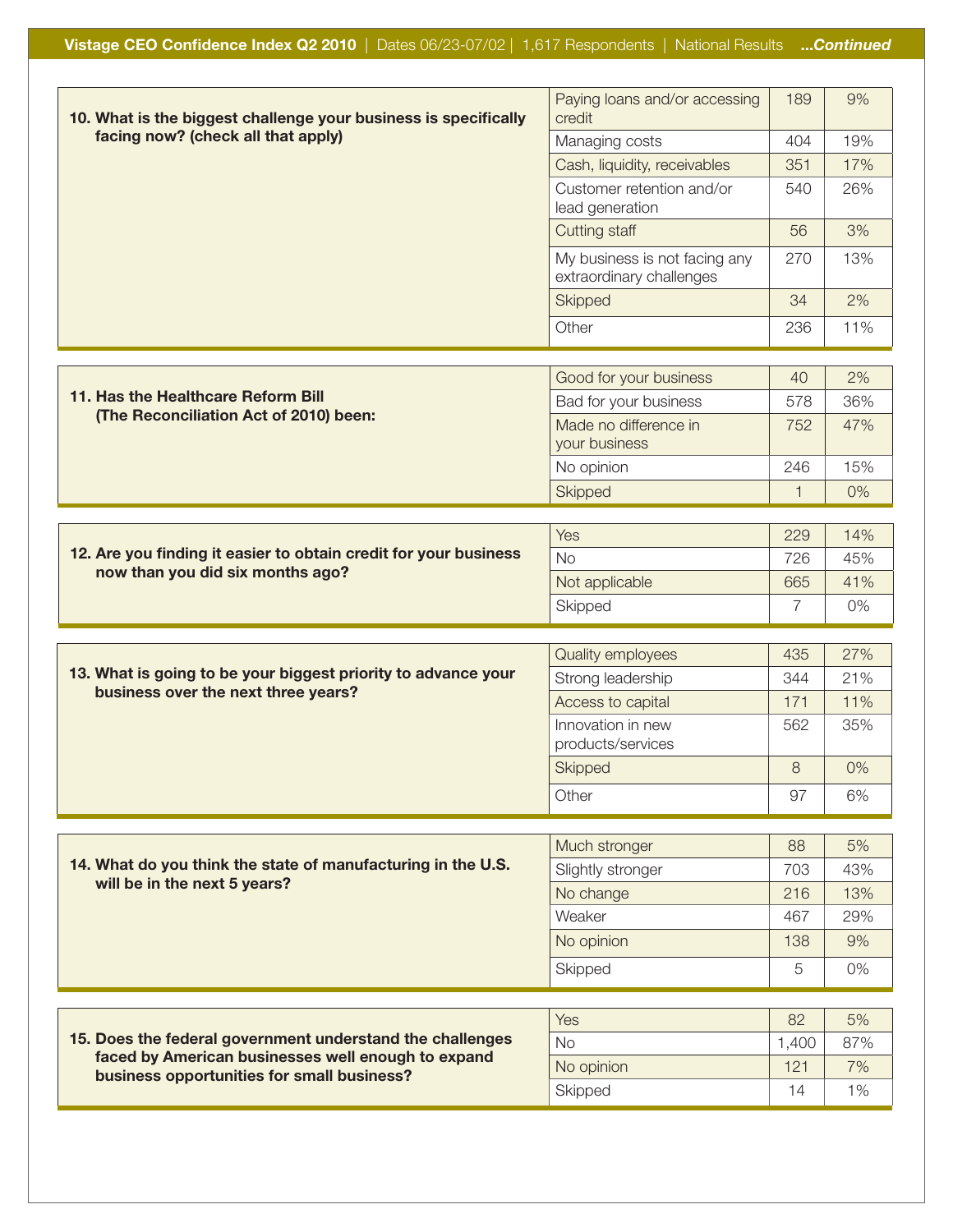|                                                                                                                                                         | Yes                                                           | 190            | 12% |
|---------------------------------------------------------------------------------------------------------------------------------------------------------|---------------------------------------------------------------|----------------|-----|
| 16. Does state government understand the challenges faced<br>by American businesses well enough to expand business<br>opportunities for small business? | <b>No</b>                                                     | 1,292          | 80% |
|                                                                                                                                                         | No opinion                                                    | 131            | 8%  |
|                                                                                                                                                         | Skipped                                                       | $\overline{4}$ | 0%  |
|                                                                                                                                                         |                                                               |                |     |
| 17. Where do you believe your next CEO will come from?                                                                                                  | Next generation<br>family member                              | 222            | 14% |
|                                                                                                                                                         | Promotion from within                                         | 592            | 37% |
|                                                                                                                                                         | Outside executive search                                      | 316            | 20% |
|                                                                                                                                                         | CEO of acquiring company                                      | 384            | 24% |
|                                                                                                                                                         | Skipped                                                       | 25             | 2%  |
|                                                                                                                                                         | Other                                                         | 78             | 5%  |
|                                                                                                                                                         |                                                               |                |     |
|                                                                                                                                                         | Easy to find qualified talent                                 | 278            | 17% |
| 18. How difficult is it to find people with the right skills to drive<br>your business growth?                                                          | Difficult to find qualified talent                            | 1,149          | 71% |
|                                                                                                                                                         | Most interviewee lack<br>required skills                      | 158            | 10% |
|                                                                                                                                                         | Skipped                                                       | 32             | 2%  |
|                                                                                                                                                         |                                                               |                |     |
| 19. How do you plan to finance your business growth during                                                                                              | Investment from friends or<br>family or business relationship | 70             | 4%  |
| the next 12 months?                                                                                                                                     | Cash                                                          | 805            | 50% |
|                                                                                                                                                         | Venture capital or private<br>equity                          | 78             | 5%  |
|                                                                                                                                                         | Bank or third-party loan                                      | 546            | 34% |
|                                                                                                                                                         | Credit cards                                                  | $\overline{7}$ | 0%  |
|                                                                                                                                                         | Skipped                                                       | 18             | 1%  |
|                                                                                                                                                         | Other                                                         | 93             | 6%  |
|                                                                                                                                                         |                                                               |                |     |
|                                                                                                                                                         | Increased sales                                               | 1,451          | 69% |
| 20. In order to be able to increase the number of full-time<br>employees, what do you need to see in the marketplace<br>(check all that apply)?         | Improved access to<br>loan financing                          | 171            | 8%  |
|                                                                                                                                                         | Lower wage costs                                              | 66             | 3%  |
|                                                                                                                                                         | Product improvements                                          | 121            | 6%  |
|                                                                                                                                                         | <b>Credit Cards</b>                                           | 152            | 7%  |

Skipped 19 1% Other 115 5%